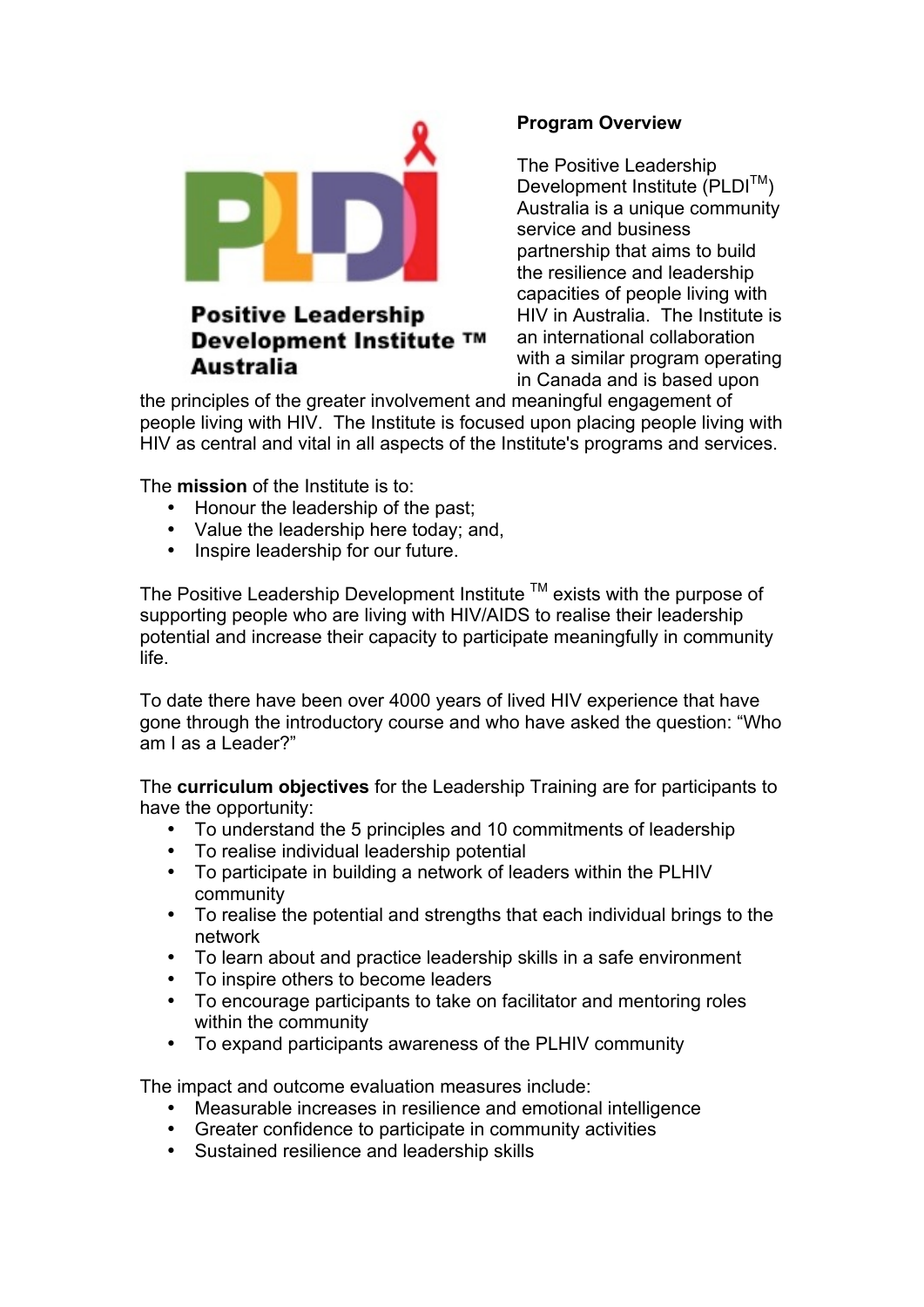### **Development Objectives**

The basis for PLDI Australia's community education program work is to affect change (being knowledge, skills, attitudes and behaviour) of people living with HIV in three key areas;

- 1. Emotional Intelligence,
- 2. Psychological Resilience, and
- 3. Transformational Leadership Skills Development.

All three of these areas work in tandem to challenge the stigma associated with living with HIV and enable PLHIV to be able to enact the notion of the greater and meaningful engagement of people living with HIV.

These capacities exist in all of us but are highly affected by changes in our emotional and social contexts. The key to fostering sustainable increases in personal wellbeing, more successful interpersonal skills and greater community engagement is to provide PLHIV with the knowledge and insights of how these development objectives enable and empower them as valued and active citizens in the response to HIV.

**Emotional intelligence** (**EI**) is the ability to monitor one's own and other people's emotions, to discriminate between different emotions and label them appropriately, and to use emotional information to guide thinking and behaviour. There are three models of EI. The ability model focuses on the individual's ability to process emotional information and use it to navigate the social environment. The trait model as developed "encompasses behavioural dispositions and self perceived abilities and is measured through self-report". The final model, the mixed model is a combination of both ability and trait EI. It defines EI as an array of skills and characteristics that drive leadership performance. Studies have shown that people with high EI have greater mental health, exemplary job performance, and more potent leadership skills. Markers of EI and methods of developing it have become more widely coveted in the past few decades. In addition, studies have begun to provide evidence to help characterize the neural mechanisms of emotional intelligence.

In PLDI Australia, pre and post (6 months) EI assessments are done using an online survey tool which provides course participants with a breakdown and Overall Score plus 4 factors, divided into 20 scales:

- **Emotional Identification, Perception, and Expression**: Ability to characterize emotions in oneself and in others
- **Emotional Facilitation of Thought**: Ability/Willingness to use feelings constructively; to let them guide you
- **Emotional Understanding**: Ability to understand and analyse emotions, and solve emotional problems
- **Emotional Management**: Ability to take responsibility for one's emotions
- **Ego Maturity**: Attaining emotional growth and maturity